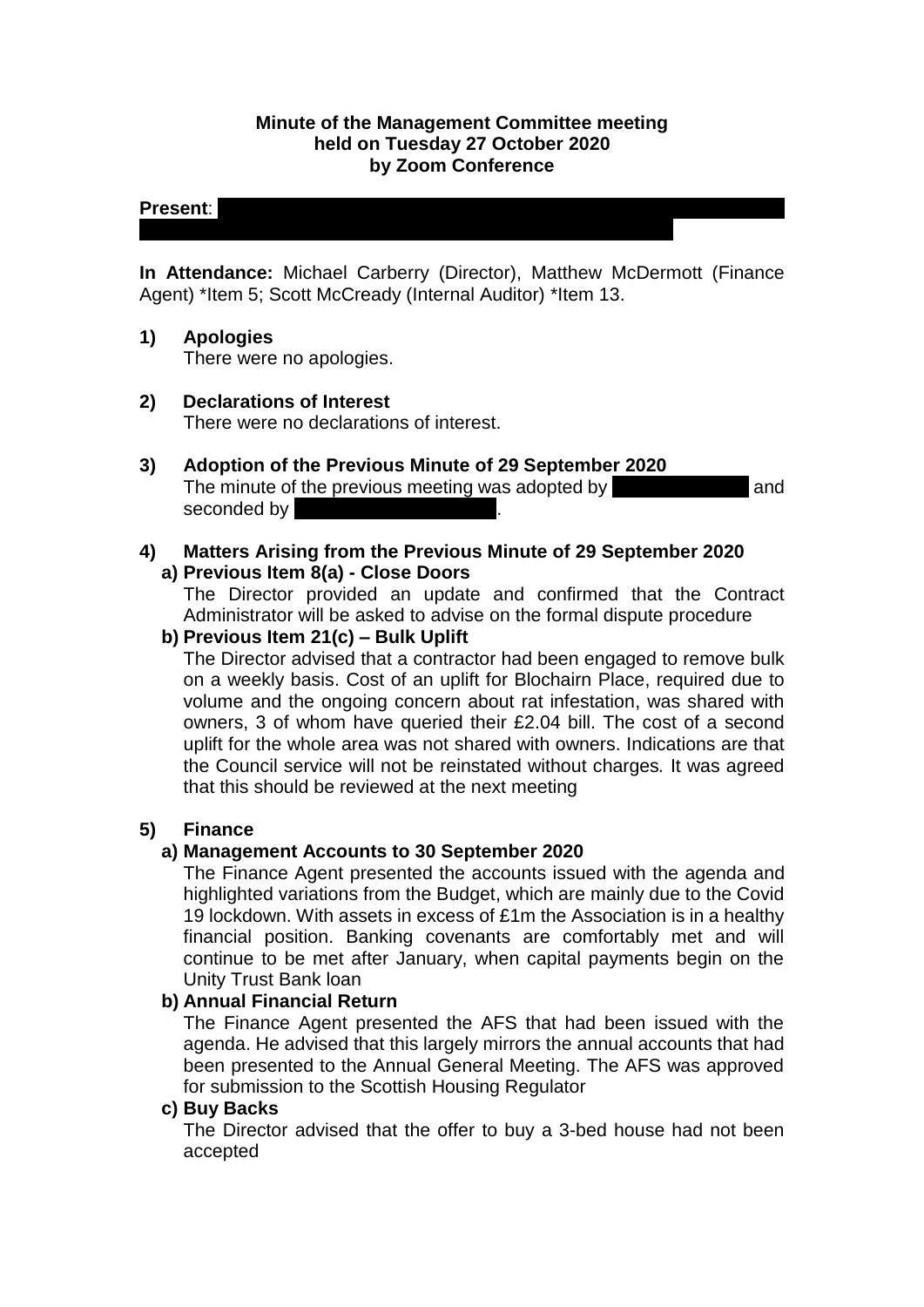## **6) Employers in Voluntary Housing (EVH)**

### **a) New Staff Member**

The Director advised discussions had not yet resumed

### **b) Salary Negotiations**

The Committee considered the invitation to contribute to the salary negotiations required if CPI is below 1.5% in October. After discussion it was agreed that the Association would accept the outcome of negotiations and the majority view of EVH members

## **7) Staffing Sub Committee**

The Sub Committee met on 13 October and reviewed Sub Committee discussions over the past 12 months, including the Notifiable Event.

## **8) Health & Safety**

Since the agenda and papers were issued, 3 staff have tested POSITIVE for Covid 19 and the  $4<sup>th</sup>$  has symptoms. Staff must isolate until 5 November. A deep clean and fogging for the office is arranged for 6 November. Staff will return to the office on Monday 9 November. Phones have been diverted and laptops provided to enable working from home.

- A Risk Assessment is posted on Committee iPads
- Reopening the office is unlikely before 1 January
- Reception will be reconfigured and an incremental approach will be used when reopening
- Staggered 45-minute lunch breaks are helping to manage use of kitchen facilities
- Contractors are working normally, with social distancing measures
- Heightened anxiety and stress within the community continues to result in increased aggressive and unreasonable behaviour, impacting staff
- Support staff (Welfare Benefits and Financial Capability), seeing residents face to face in the Committee room, has been suspended

## **9) Scottish Government/Scottish Housing Regulator**

## **a) Annual Assurance Statement (AAS)**

The Director advised that the Internal Audit had found that the AAS 2019 process was 'Strong'. The AAS 2020 will be presented in the same format at the next meeting for submission by 30 November

### **b) Notifiable Events**

The Committee noted that discussions over the past 12 months were now being reviewed by the Staffing Sub Committee

### **10) Tenant Bonus Scheme**

The Committee confirmed that the monthly prize draw would be held at the next meeting to cover all outstanding months. It was agreed that, in view of the impact of the Covid 19 pandemic lockdown, the Christmas Bonus will be given to every tenant. A cash payment will also be made to every pensioners and Young Person under 16, in lieu of a Christmas gift

### **11) National Accommodation Strategy for Sex Offenders (NASSO)**

**a) NASSO Awareness Group.** After lockdown there will be further discussion with the NAG before further consideration by Committee on the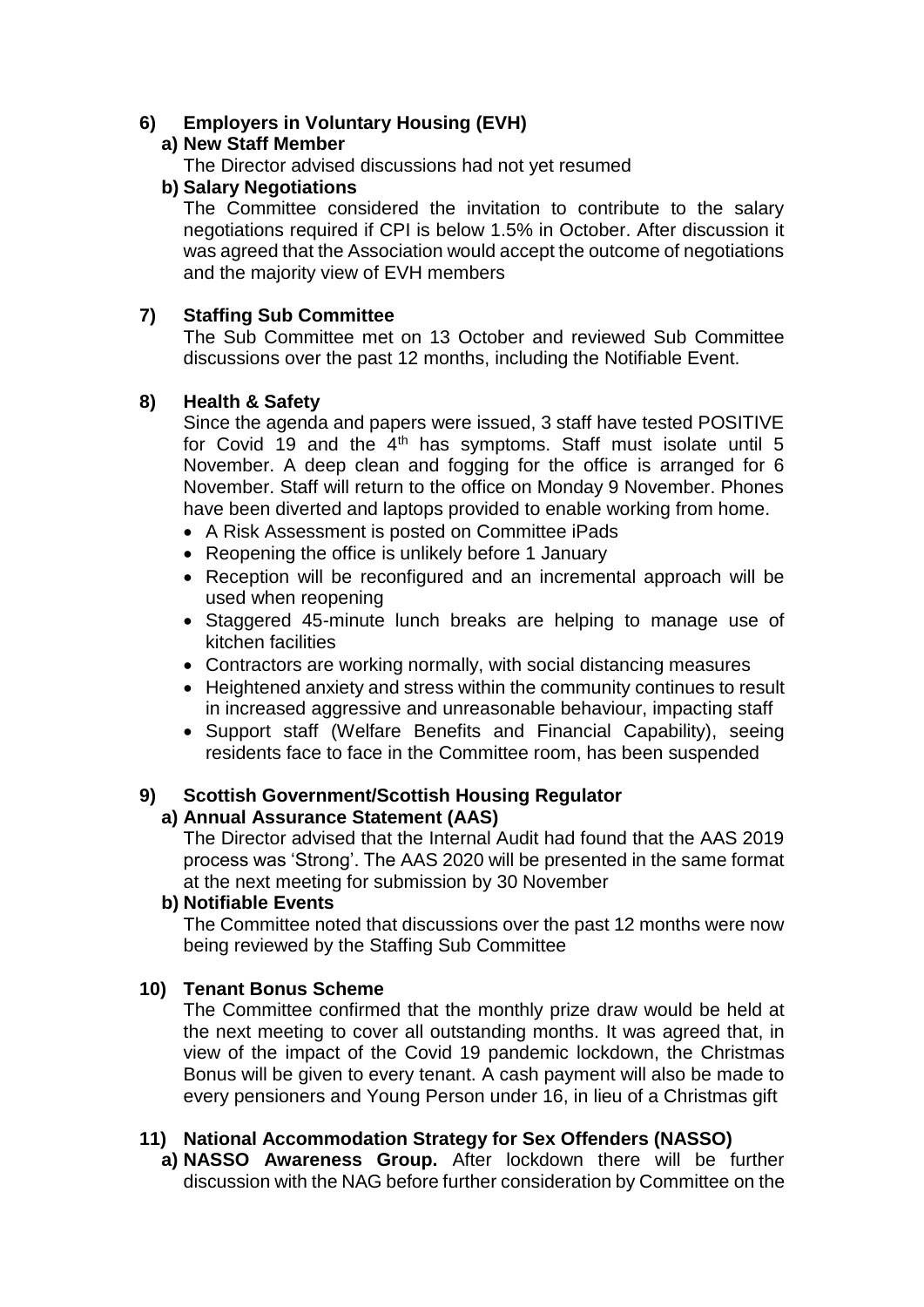future of the NAG. The Director advised Easthall Park HA Director, John McMorrow, is moving to Melville HA in Edinburgh. This will significantly weaken the NAG

### **b) Freedom of Information requests**:

- **Police Scotland** location of registered sex offenders within all Glasgow post codes has been added to the spreadsheet 2012 - 2020
- **Glasgow Housing Association** an appeal has been lodged following refusal to provide a breakdown of the location of registered sex offenders within Glasgow Housing Association houses
- **Scottish Government** The MSP and appropriate Minister have not been asked to comment on why the Scottish Government does not hold figures for Scotland on
- 1. Sex offenders released from prison without having anywhere to live, and
- 2. The risk category of sex offenders released from prison without having anywhere to live
- **c) Block Profiling**. The Director advised of the new guidance that acknowledges the need to take account of the presence of a sex offender when making an allocation. The allocation will require Police or Social Work approval

### **12) Royston Strategy Group**

The Director reported on the meeting held on 23 October. The Council Strategy for the North East was presented by Planning Officer, Jim Corbett, who has previous experience of working in Royston.

#### **13) Internal Audit**

The Internal Auditor presented the findings of two recent audits. The 'Review of the Annual Assurance Statement 2019/2020' delivered a 'Strong' overall conclusion. Two minor recommendations will be implemented for the 2020 Statement. The 'IT Systems' review found a 'Weak' overall conclusion. Several recommendations to strengthen IT security have already been implemented. They were known in advance of the audit and would have been implemented in any case. A Model Communication Policy will be presented at the next meeting.

### **14) Policy**

### a) **Allocations Policy**

The Committee noted the letter from the Housing Minister urging associations to allocate houses to homeless applicants

### **15) Training**

- a) The Committee noted that the SHARE bulletin for September December has been posted on Committee iPads
- b) EVH have offered training in Health & Safety for Committee members. It has previously been agreed that two or three volunteers could undertake this. It was agreed that this could be considered after lockdown is lifted. Ewa Wojcik advised that she already has a qualification

### **16) Items for Future Agendas**